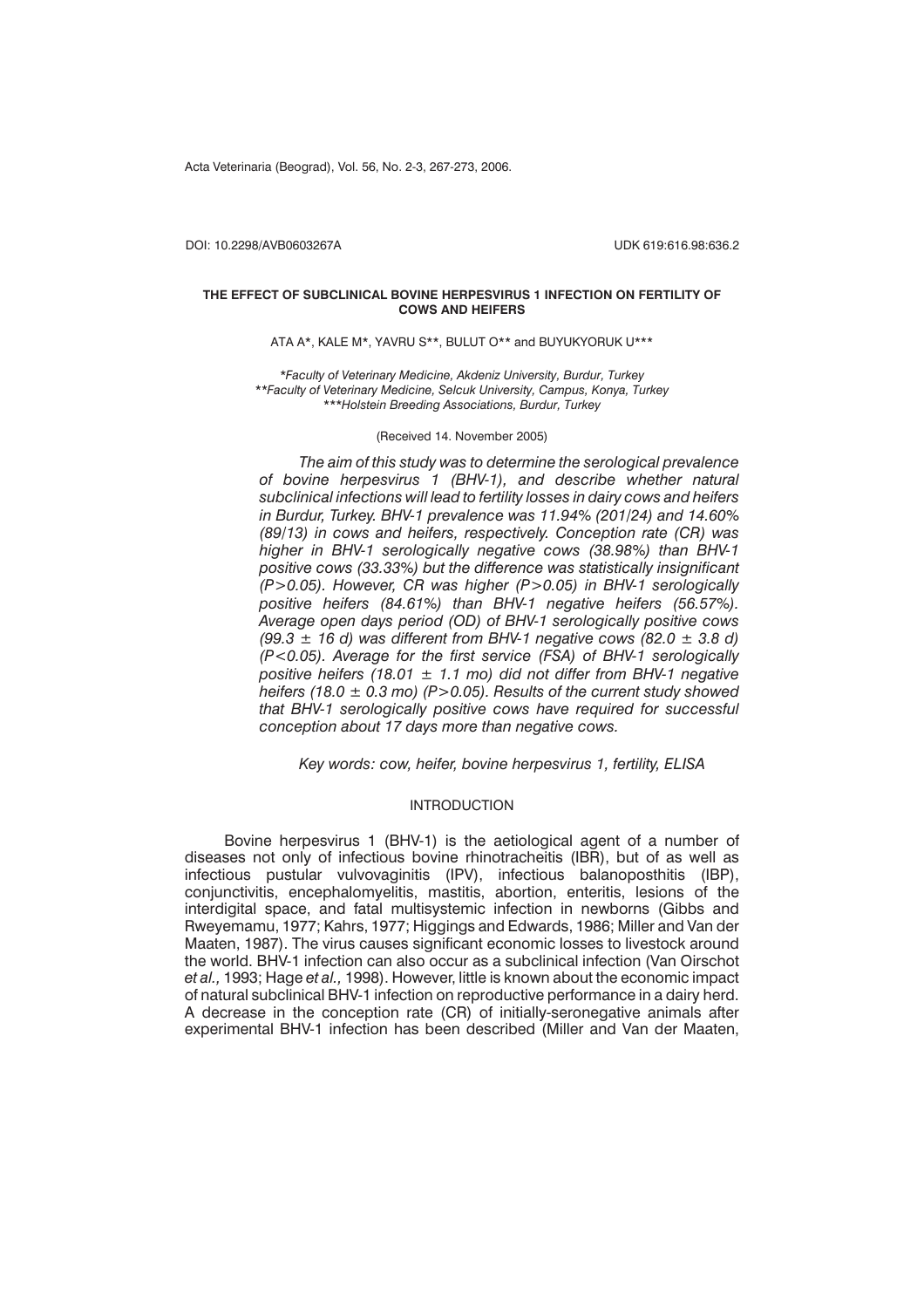1987; Chiang *et al.,* 1990). Experimental BHV-1 infection has been described to cause embryonic death *in vitro* (Bowen *et al.,* 1985) and in early pregnancy in seronegative cattle (Miller *et al.,* 1988). However, Miller and Van der Maaten (1987) showed that initially, seronegative heifers carried their fetuses to term when inoculated with BHV-1 14 days after mating. Infectious bovine rhinotracheitis (IBR) caused by BHV-1 has been known to exist in Turkey since 1971 (Erhan *et al.,* 1971).

The aim of this study was to determine the serological prevalence of bovine herpesvirus 1 (BHV-1), and describe whether natural subclinical infections will lead to fertility losses BHV-1 infections on dairy cows and heifers in Burdur.

## MATERIAL AND METHODS

*Farm:* The study period started on May 26, 2003 and ended on June 15, 2004. The samples of this study comprised 290 Holstein-Fresian cows and heifers, (aged 2 to 10 yrs for cows and 13 to 24 mo for heifers) kept at 107 different dairy farms in Burdur, southwest Turkey. The main cattle-rearing activity is mixed (crop-livestock), small-scale (2-5 cattle on l-3 ha) dairy production. Cattle are primarily kept for milk production. Average annual milk production on these farms was 6,000 L per cow. Farms and cattle were randomly sampled. All animals on each farm were housed in the same free stall barn with intensive contact between animals. Data were collected at individual cattle and farm levels.

*Animals:* Cow reproductive status was determined by palpation and condition of the fetus was recorded. All the dairy cows in this study were examined vaginally, and were healthy and free of anatomical abnormalities of the reproductive tract. All the cows had calved at least 50 days earlier and they were not pregnant at sampling time.

To exclude the possible effects of reproduction problems related to nutrition deficiency cows and heifers with body condition lower than 2.5 score were not included in this study. Body condition scores were allocated on a scale of 0-5 (in increments of 0.25), with a score of 0 representing extremely thin or emaciated cows and 5 representing extremely fat or obese cows (Domecq *et al.* 1997, Loeffler *et al.* 1999). During the study none of the cows and the heifers exhibited any overt clinical signs of BHV-1 or any other disease**.** None of the animals had ever been vaccinated against BHV-1.

*Data collection and artificial insemination (AI):* Interviews were performed in order to gather information about the farms. Information regarding the herd and each animal sampled were recorded through a personal interview with the farmer or farm manager. AI dates, presence of pregnancy following 6-8 weeks insemination by rectal palpation records were recorded by the inseminator. All inseminations were performed by the same experienced veterinarian using BHV-1 free frozen-thawed semen containing at least ten million of motile spermatozoa (Consorzio Semenzo-Italy Via Masaccio, 11- 42010 Mancasale, Italy) of proven fertility from a single bull (Alsole Benchmark BIRBO). Insemination was carried out on the day of spontaneous estrus. The stage of the estrus cycle was determined by rectal palpation and observation of the secondary signs of estrus. The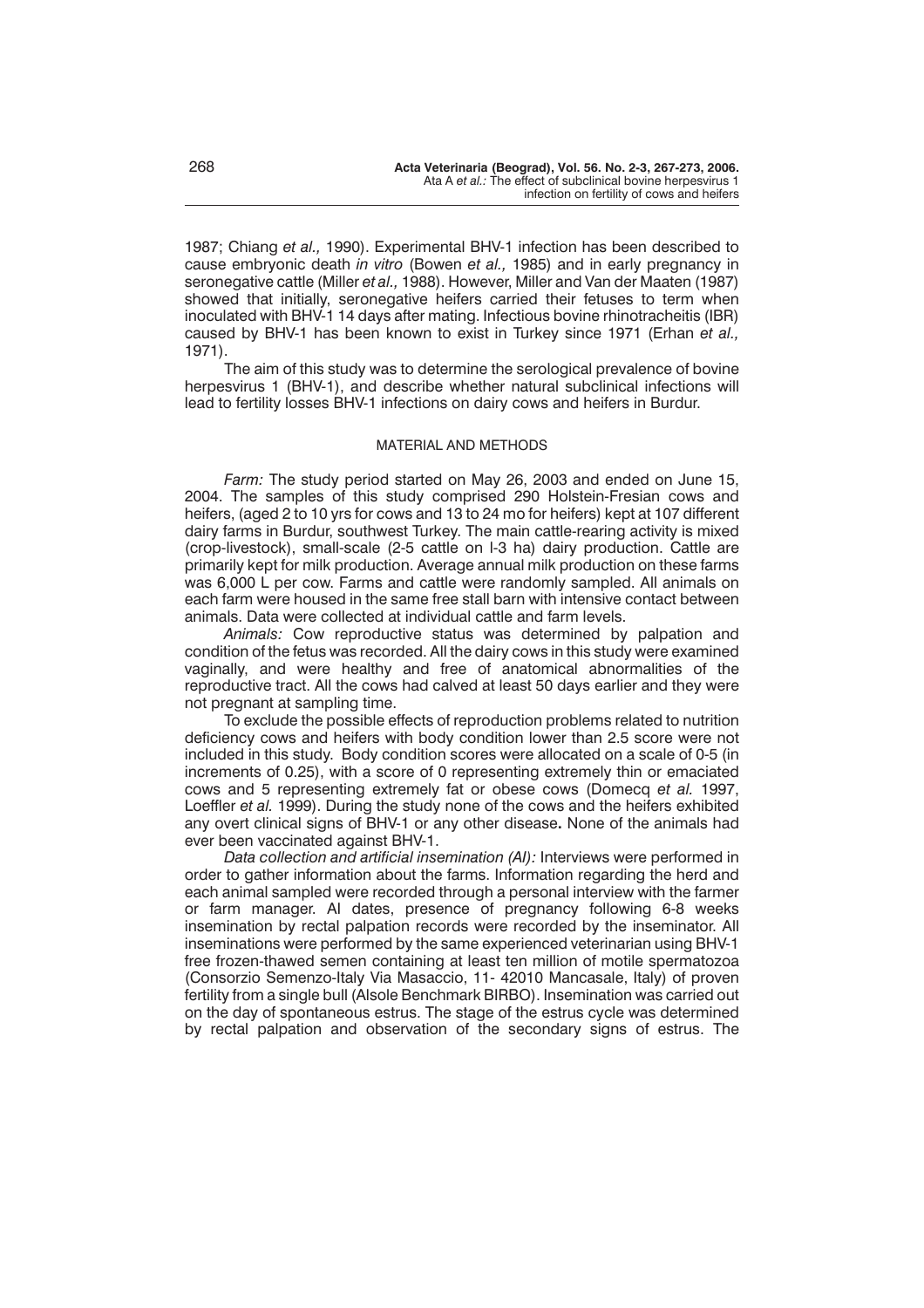insemination coincided with mid-estrus, as evidenced by cervical mucous discharge (CMD) and high myometrial tone and contractility. The semen was placed into the corpus uteri. The AI was the first after postpartum in all cows. Also, AI was performed for the first time on all unmated heifers in the study. They were subjected to AI according to the routine a.m.-p.m. scheme and used for fertility assessment. Breeding day (day 0) equals the day of onset of strong estrus signs. Calving dates were obtained from the farmer's records.

*Pregnancy control and calculations of conception rate:* Eight weeks postinsemination, rectal examinations to determine pregnancy were carried out. When an insemination led to a positive pregnancy check, it was defined as successful. If the outcome of an insemination was not known (e.g. due to slaughter before pregnancy diagnosis) this observation was omitted from the calculations. If two inseminations had occurred less than 10 days apart, they were recorded as only one insemination. CR was calculated as the percentage of inseminations resulting in pregnancy lasting at least 8 weeks.

*Serology:* Blood samples (10 ml) were collected from the tail vein of each animal at estrus period before AI, using disposable needles (21x1.5 mm) and vacutainer tubes. After centrifugation at 1700 g for 15 min, separated sera were stored at -20°C until analysis. BHV-1 antibodies were determined using a commercial available ELISA kit (Institute Pourquire IBR-ELISA). The sera were diluted 20 fold and,  $S/P\% \geq 55\%$  was defined as seropositive to BHV-1 (Anonymous, 2001).

*Statistics analyses:* The mean values and standard errors of means were calculated for both BHV-1 serologically-positive and BHV-1 serologically-negative groups. The data were determined by  $\chi^2$  test and student's *t*-test, and values of P<0.05 were regarded as significant (SPSS software, version 11.0).

## RESULTS

BHV-1 prevalence was 11.94% (24/201) in cows and 14.60% (13/89) in heifers Burdur province. Conception rate was higher in BHV-1 serologically negative cows (38.98%) than BHV-1 serologically positive cows (33.33%) and was not significant (P>0.05). However, CR was higher in BHV-1 serologically positive heifers (84.61%) than BHV-1 serologically negative heifers (56.57%), but the difference was not significant (P>0.05). Average for OD (open days) of BHV-1 serologically-positive cows (99.3  $\pm$  16 d) being pregnant were different from those of BHV-1 serologically negative cows (82.0  $\pm$  3.8 d) and was statistically significant (P<0.05). The average for the age of first service (FSA) of BHV-1 serologically positive heifers at wich became pregnant (18.01  $\pm$  1.1 mo) was not different from those of BHV-1 serologically negative heifers (18.0  $\pm$  0.3 mo). Reproductive parameters of BHV-1 seropositive and seronegative cows and heifers are presented in Table 1 and 2.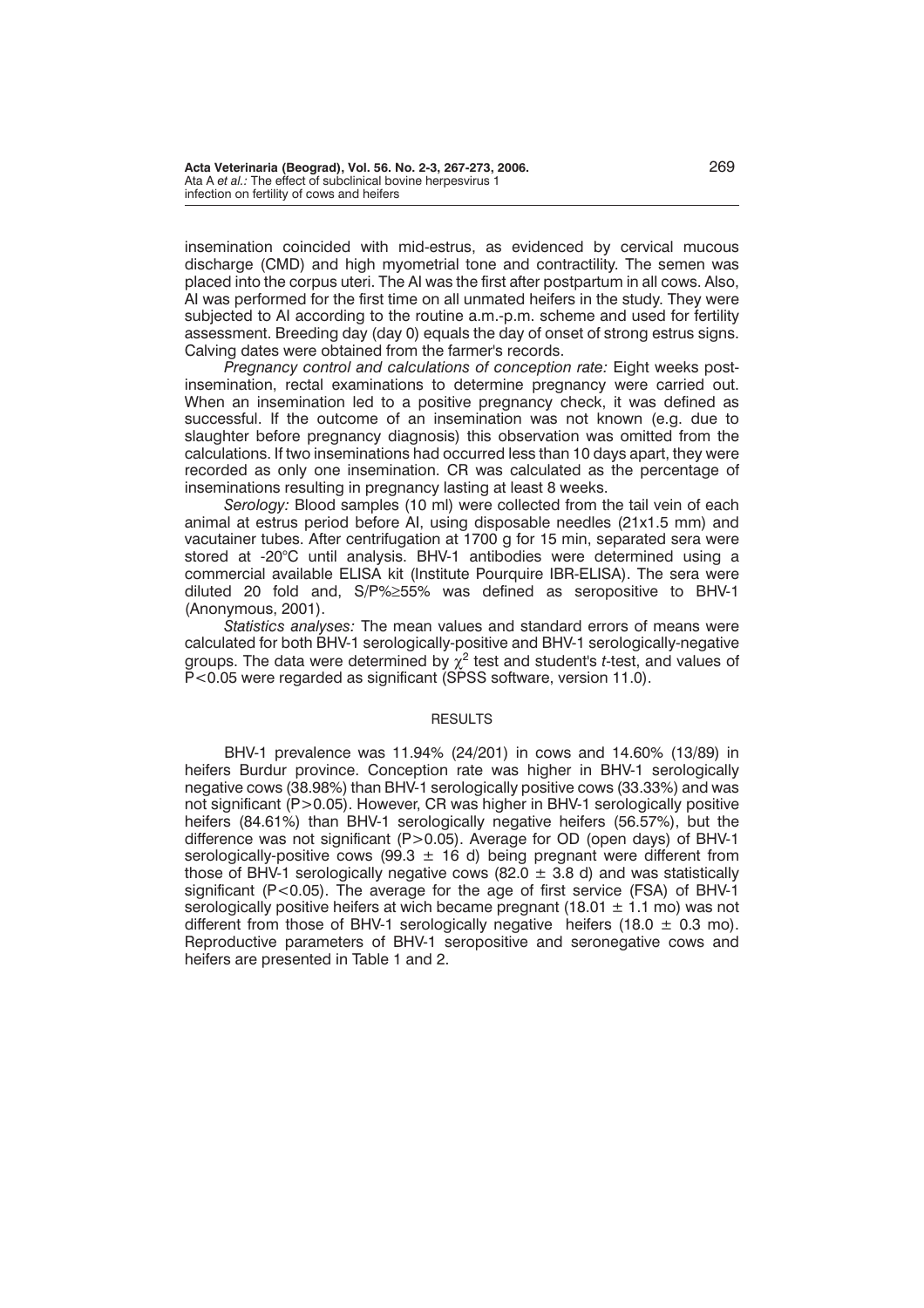|  | BHV-1 Ab        |                  | CRb             | 38.98                | 61.02                                      |
|--|-----------------|------------------|-----------------|----------------------|--------------------------------------------|
|  |                 | Seronegative     | OD <sup>a</sup> | $82.0 \pm 3.8**$     | $78.7 \pm 2.9**$                           |
|  |                 |                  |                 | 89                   | $\frac{8}{100}$                            |
|  |                 | Seropositive     | CR <sup>b</sup> | 33.33                | 66.67                                      |
|  |                 |                  | OD <sup>a</sup> | $99.3 \pm 16$        | $88.3 \pm 6.9$                             |
|  |                 |                  |                 | $\infty$             | $\frac{6}{1}$                              |
|  | <b>GR</b> b     |                  |                 | 38.30                | 61.70                                      |
|  | OD <sup>a</sup> |                  |                 | $100.2 \pm 5.8$      | pregnant   $4.9 \pm 0.1$   $79.8 \pm 23.8$ |
|  | Age<br>year)    |                  |                 | $4.4 \pm 0.2$        |                                            |
|  |                 | $n = 201$<br>Cow |                 | Pregnant<br>$n = 77$ | $n = 124$<br>Non                           |

Table 1. Reproductive parameters of cows BHV-1 seropositive and seronegative Table 1. Reproductive parameters of cows BHV-1 seropositive and seronegative a<sub>Average open days (day),</sub> bConception rate (%), \*Values differ significantly between the pregnant and non-pregnant groups (P<0.05), \*\*Values<br>differ significantly within the pregnant and non-pregnant groups (P<0.5), Valu aAverage open days (day), bConception rate (%), \*Values differ significantly between the pregnant and non-pregnant groups (P<0.05), \*\*Values differ significantly within the pregnant and non-pregnant groups (P<0.5), Values are mean ± SE.

Table 2. Reproductive parameters of heifers BHV1 seropositive and seronegative Table 2. Reproductive parameters of heifers BHV1 seropositive and seronegative

| Seronegative |                 |                                        |                         |                      |
|--------------|-----------------|----------------------------------------|-------------------------|----------------------|
|              | FSAb            | $18.0 \pm 0.3$                         | $17.8 \pm 0.4$          |                      |
|              |                 | 43                                     | 33                      |                      |
| Seropositive | CR <sup>a</sup> | 84.61                                  | 15.39                   |                      |
|              | FSA b           | $18.01 \pm 1.1$                        | $17.0 \pm 0.0$          | j<br>i               |
|              |                 | Ξ                                      | N                       | .<br>.<br>.<br>.     |
| CR a         |                 | 60.67                                  | 39.33                   | $\ddot{\phantom{a}}$ |
| Age          |                 | $9 + 0.3$                              | $17.9 \pm 0.4$          | .<br>ک               |
| Heifer       |                 | <sup>p</sup> regnant<br>$n = 54$       | Non<br>pregnant<br>n=35 |                      |
|              |                 | CR <sup>a</sup><br>(month)<br>$n = 89$ | 56.57                   | 43.43                |

Ata A *et al.:* The effect of subclinical bovine herpesvirus 1

infection on fertility of cows and heifers

aConception rate (%), <sup>p</sup>Average of first service age (month), \*Values differ significantly between the pregnant and non-pregnant groups (P<0.05),<br>\*\*Values differ significantly within the pregnant and non-pregnant groups aConception rate (%), bAverage of first service age (month), \*Values differ significantly between the pregnant and non-pregnant groups (P<0.05), \*\*Values differ significantly within the pregnant and non-pregnant groups (P<0.5), Values are mean ± SE.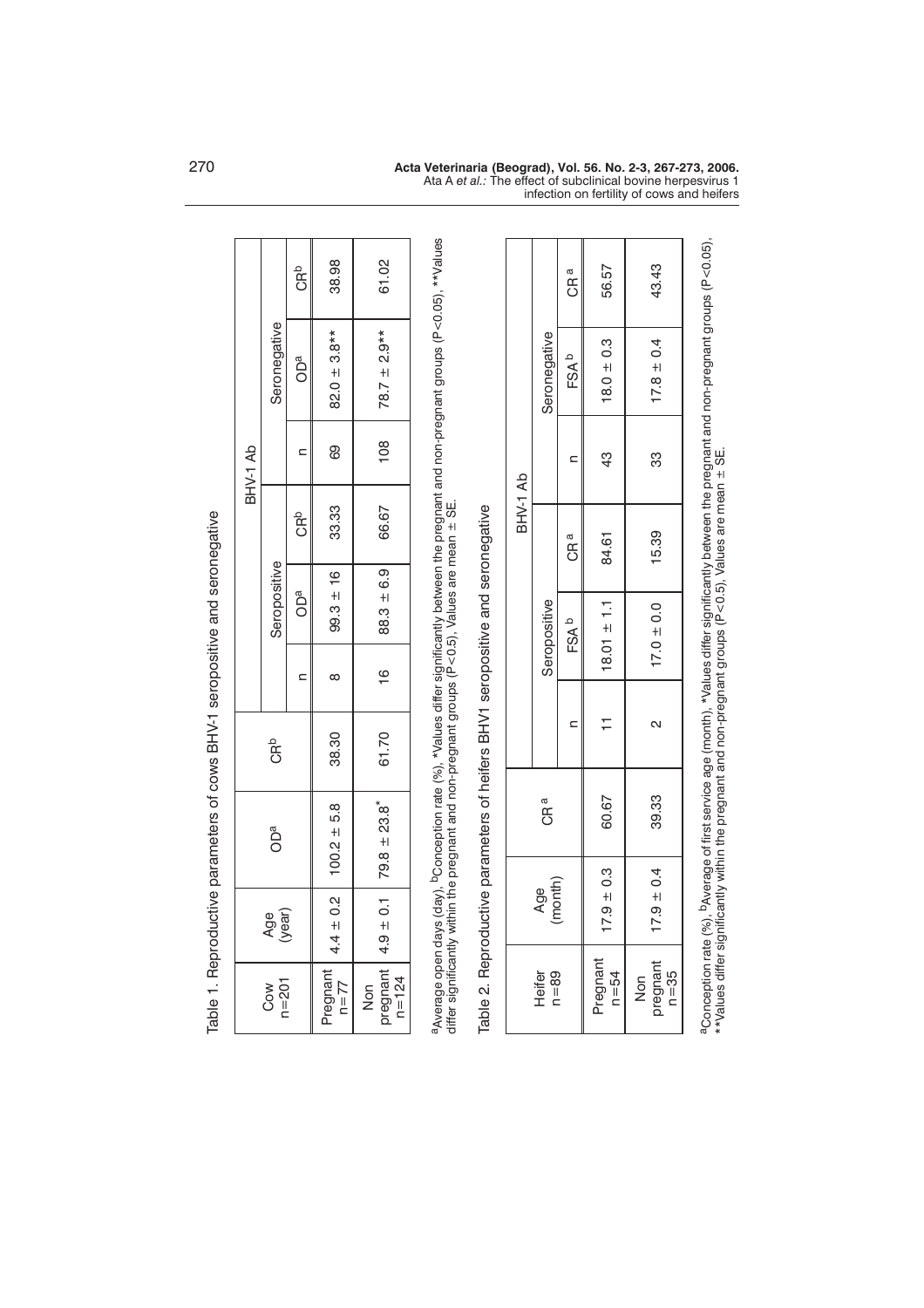## **DISCUSSION**

Our results showed that the prevalence of BHV-1 in dairy cows (11.94%), and heifers (14.60%) without any disorders was lower than reported by Bulut *et al.* (2003). Biuk-Rudan *et al.* (1999) reported the presence of BHV-1 antibodies to be higher in cows with reproductive disorders compared to the cows without reproductive disorders.

A decrease in the CR of initially seronegative animals after experimental BHV-1 infection has been described (Chiang *et al.* 1990, Miller and Van der Maaten 1987). Allan *et al.* (1975) reported no effects on pregnancy. Yet in the presence of BHV-1, oocytes can be fertilized in vitro and co-cultured to the blastocyst stage; there was almost no difference with the control group (Bielanski and Dubuc 1993). Hage *et al.* (1998) reported that BHV-1 infection did not seem to affect pregnancies that were older than 50 days or younger than 10 days.

A serological study by Magana-Urbina *et al.* (2005) in dairy herds in Michoacan, Mexico, did not show differences in open days (OD) and calving intervals (CI) between IBR seropositive and seronegative cows. Our results did not agree with the results of Magana-Urbina *et al.* (2005). Although the difference in conception rate in our study was close to the results published by Magana-Urbina *et al.* (2005), there are some differences in our findings, specially concerning the open day period. Our study showed that BHV-1 serologically positive cows required a longer time to conceive. It is reported that a Holstein cow is profitable if she has a CI of 12 to 13.5 months, and if milk yield exceeds 13.500 kg milk per lactation and the number of OD is lower than 90 (Jainudeen and Hafez 2000). Among the studied animals the average OD period in serologically positive cows was longer than 90 days.

During the study, no clinical signs related to the disease were detected. This is consistent with observations of Magana-Urbina *et al.* (2005). The lack of match between clinical BHV-1 manifestations in disease outbreaks and our findings might possibly be related to the fact that our study was conducted under conditions of natural disease evolution. This suggests the possibility that animals in contact with the virus might have developed immunity, resulting in no further abortions, since for abortions to occur an antibody free status would be necessary (Anonymous, 1986). Clinical manifestations will also depend on other factors such as the strain involved, and the virus dose size. The evolution history of the virus should also be considered, since it determines the transformation of pathogenic strains with different virulence characteristics, as well as the host's immune status, that determines both virus shedding time and magnitude.

The better relative reproductive performance of serologically-positive heifers could have been due to the fact that they possess antibodies against the BHV-1 strain that is already present in the herd, so that reinfections could be better controlled by these animals with improved cellular/humoral immunity as to prevent clinical signs (Van Donkersgoed and Babiuk 1991).

In this study, we have described the fertility losses associated with a natural subclinical infection of BHV-1 in commercial dairy cows, but not in heifers in Burdur. In our study we found that BHV-1 seropositive cows have required about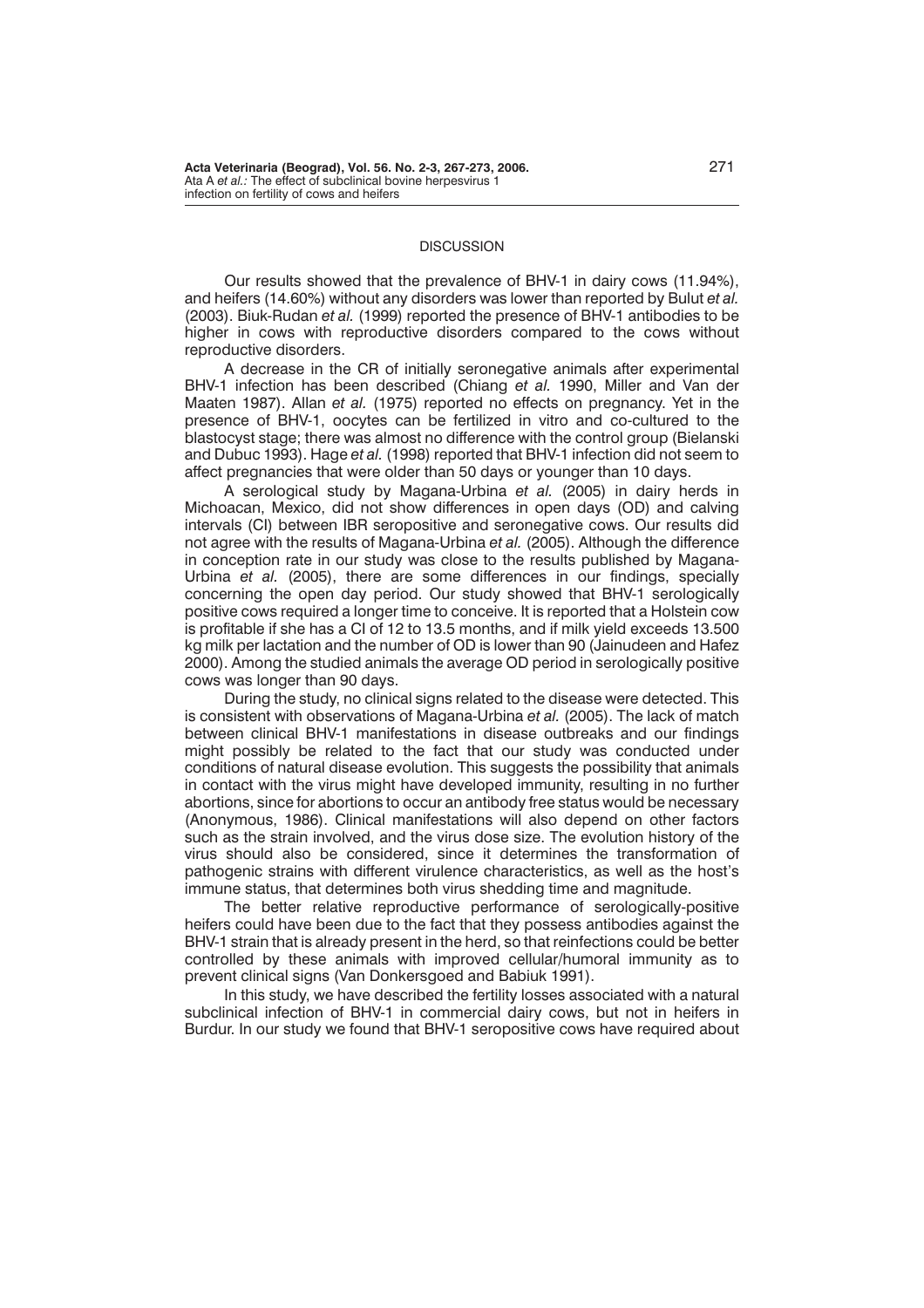17 days longer time than seronegative cows to conceive. This difference causes both longer calving interval and economic losses.

#### ACKNOWLEDGEMENT:

This study was financially supported by Research Council Akdeniz University (Project no: 2003.01.0108.009).

Addres for correspondence: Dr Ayhan Ata, Department of Theriogenology and Artificial Insemination, Burdur Faculty of Veterinary Medicine, The University of Akdeniz, 15100, Burdur, Turkey E-mail: ataayhan@akdeniz.edu.tr

## **REFERENCES**

- 1. *Allan PJ, Dennett DP, Johnson RH,* 1975, Studies on the effects of infectious bovine rhinotracheitis virus on reproduction in heifers, *Aust Vet J,* 51, 370-3.
- 2. *Anonymous,* 1986, Digestive system, In: Fraser CM, Mays A, editors, *The Merck Veterinary Manual. A handbook of diagnosis, therapy, and disease prevention and control for veterinarian,* Sixth edition. Merck & Co., Inc. Rahway, N.J., U.S.A, 711–13.
- 3. *Anonymous*, 2001, Instruction manual for ELISA IBR serum. Institut Pourquier, France.
- 4. *Bielanski A, Dubuc C,* 1993, In vitro fertilization of bovine oocytes exposed to bovine herpesvirus 1 BHV-1, *Reprod Domestic Anim*, 28, 285–8.
- 5. *Biuk-Rudan N, Cvetníc S, Madic J, Rudan D,* 1999, Prevalence of antibodies to IBR and BVD viruses in dairy cows with reproductive disorders, *Theriogenol,* 51, 875-81.
- 6. *Bowen RA, Elsden RP, Seidel GE,* 1985, Infection of early bovine embryos with bovine herpesvirus-1, *Am J Vet Res*, 5, 1095-7.
- 7. *Bulut H, Rýsvanlý A, Tonbak S, Gulactý I, Azkur K, Bolat Y,* 2003, Dol tutmayan ineklerde bovine virus 1 infeksiyonlarýnýn sýklýgý, *F U Saglýk Bil Derg,* 17, 23-6.
- 8. *Chiang BC, Smith PC, Nusbaum KE, Stringfellow DA,* 1990, The effect of infectious bovine rhinotracheitis vaccine on reproductive efficiency in cattle vaccinated during oestrus, *Theriogenol,* 33, 1113–120.
- 9. *Domecq JJ, Skidmore AL, Lloyd JW, Kaneene JB,* 1997, Relationship between body condition scores and conception of first artificial insemination in a large dairy herd of high yielding Holstein cows, *J Dairy Sci*, 80, 113-20.
- 10. *Erhan M, Onar B, Csontas L, Hopkins IG,* 1971, Serological survey on some virus and bedsonia diseases of cattle, *Pendik Vet Kont Ars Derg,* 4, 55–8.
- 11. *Gibbs EPJ, Rweyemamu MM,* 1977, Bovine herpesviruses, *Vet Bull,* 47, 317–43.
- 12. *Hage JJ, Schukken YH, Dijkstra TH, Barkema HW, Van Valkengoed PHR, Wentink GH,* 1998, Milk production and reproduction during a subclinical bovine herpesvirus 1 infection on a dairy farm, *Prev Vet Med*, 34**,** 97-106.
- 13. *Higgings RJ, Edwards S,* 1986, Systemic neonatal infectious bovine rhinotracheitis virus infection in suckler calves, *Vet Rec,* 119, 177–8.
- 14. *Jainudeen MR, Hafez ESE,* 2000, Cattle and buffalo, In: Hafez ESE, Hafez B, editors, *Reproduction in Farm Animals,* 7<sup>th</sup> edition, Lippincott Williams & Wilkins. Maryland, USA, 159-71.
- 15. *Kahrs RF, 1977,* Infectious bovine rhinotracheitis: a review and update, *J Am Vet Med Assoc,* 171, 1055-64.
- 16. *Loeffler SH, De Vries MJ, Schukken YH, De Zeeuw AC, Dijkhuizen AA, De Graaf FM, Brand A,* 1999, Use of technician scores for body condition, uterine tone and uterine discharge in a model with disease and milk production parameters to predict pregnancy risk at first AI in Holstein dairy cows, *Theriogenology*, 51, 1267-84.